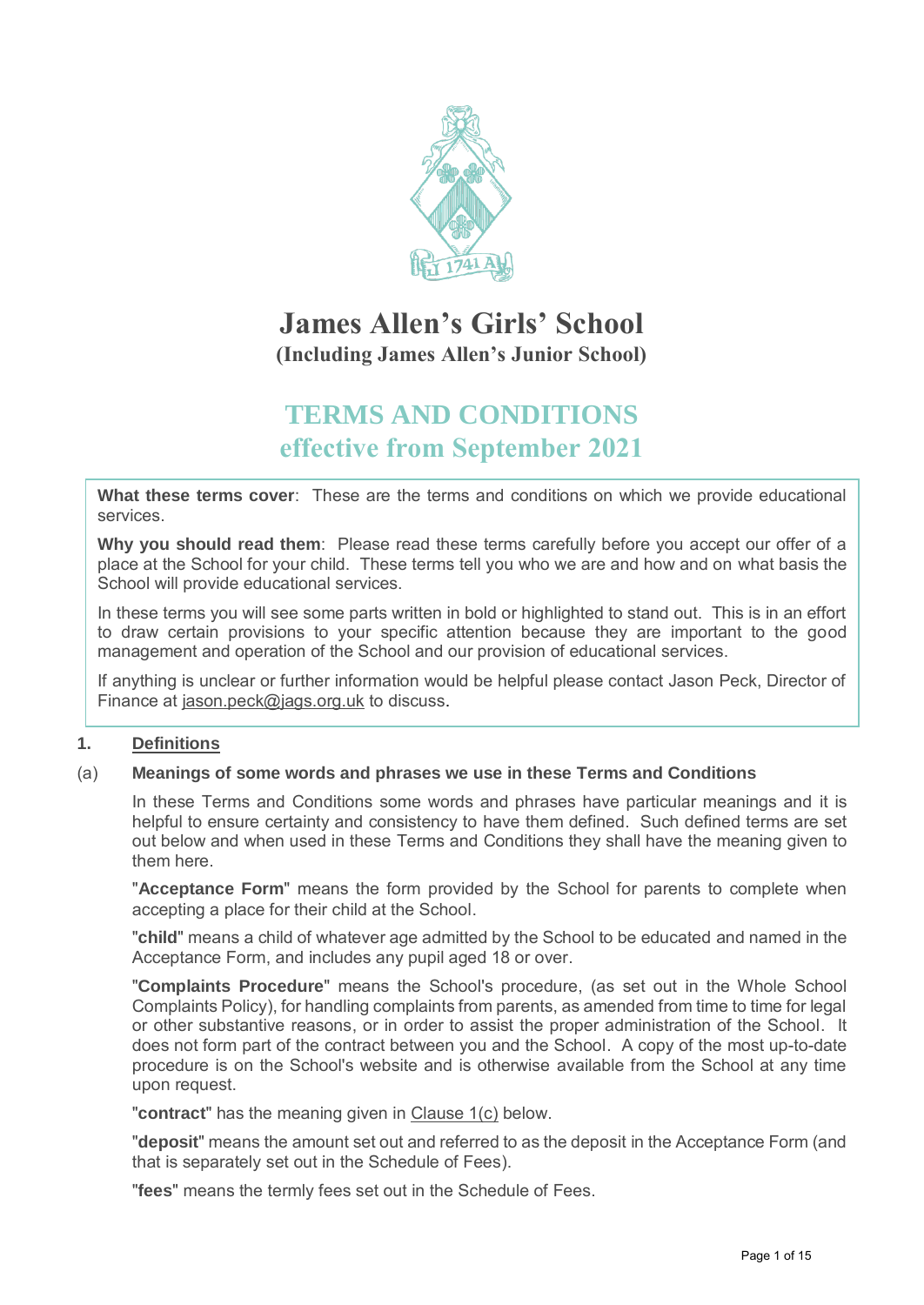"**FIA Terms and Conditions**" means the supplemental terms and conditions relating to the School's Fees in Advance scheme.

"**Head**" means the person appointed by the Governors of the School to be responsible for (or to share in the responsibility for) the day-to-day running of the School, including anyone to whom such duties have been delegated.

"**Schedule of Fees**" means the published note of the School's prevailing fees notified to you from time to time and a copy of which remains available on the School's website and from the School at any time upon request.

"**School Rules**" means the body of rules of the School as may be amended from time to time for legal, safety or other substantive reasons, or in order to assist the proper administration of the School. The School Rules are contained in a suite of policies including but not limited to the Alcohol, Drugs and Substance policy, the Anti-Bullying Whole School policy, the Anti-Racism policy, the Attendance policy, the Behaviour policy, the Safeguarding policy, the Prevent policy, the Pupil IT Online Safety policy, the Teaching and Learning policy and the Whole School Complaints policy, which are all available on the website.

**"Supplemental Charges"** means School Lunches; Coaches; Trips, Tours and Outings; Fees for extra tuition, Music Lessons, or other extracurricular activity; Charges in respect of clothing, equipment, photographs, or other items ordered by parents; Compensation for loss or damage to property belonging to any person or the School, caused by the Pupil; Late payment charges if incurred (including interest).

"**term**" means a term of the School as notified to parents from time to time.

"**a term's notice**" means **written** notice given not later than the first day of the term *before* the term to which the notice relates $^1$ .

"**terms and conditions**" mean these Terms and Conditions, as may be amended from time to time.

"**we**" or the "**School**" means the legal entity carrying on as the School as identified in Clause 1(b) below, and

"**you**" or the "**parents**" means any one or more of the persons named who has signed the Acceptance Form as a parent or with parental responsibility for the child, or a person who, with the School's express written consent, replaces a person who has signed the Acceptance Form.

In these Terms and Conditions we sometimes provide illustrative examples to try and provide you with a better understanding of what we are referring to. We do this by using the words "**for example**", "**includes**" or "**including**". When we use these words, it means that the examples that are given are not exclusive or limiting examples of the matter in question.

We also use headings to introduce separate provisions. These headings are for ease of understanding only.

#### **(b) Who we are**

We are James Allen's Girls' School which comprises James Allen's Preparatory School and its Pre-Preparatory Department (the Junior School) and James Allen's Girls' School (the Senior School) as now or in the future constituted (and any successor). The School is constituted as a charitable company limited by guarantee registered in England and Wales under company registration number 06618970 and our registered address is 144 East Dulwich Grove, London, SE22 8TE.

 $1$  So, if, for example, a term's notice is required to withdraw your child from an extra-curricular activity with effect from the start of the *summer* term (which is the term to which the notice relates) then **a term's notice** means you need to tell us in writing about the withdrawal, at the latest, on the first day of the *spring* term immediately before.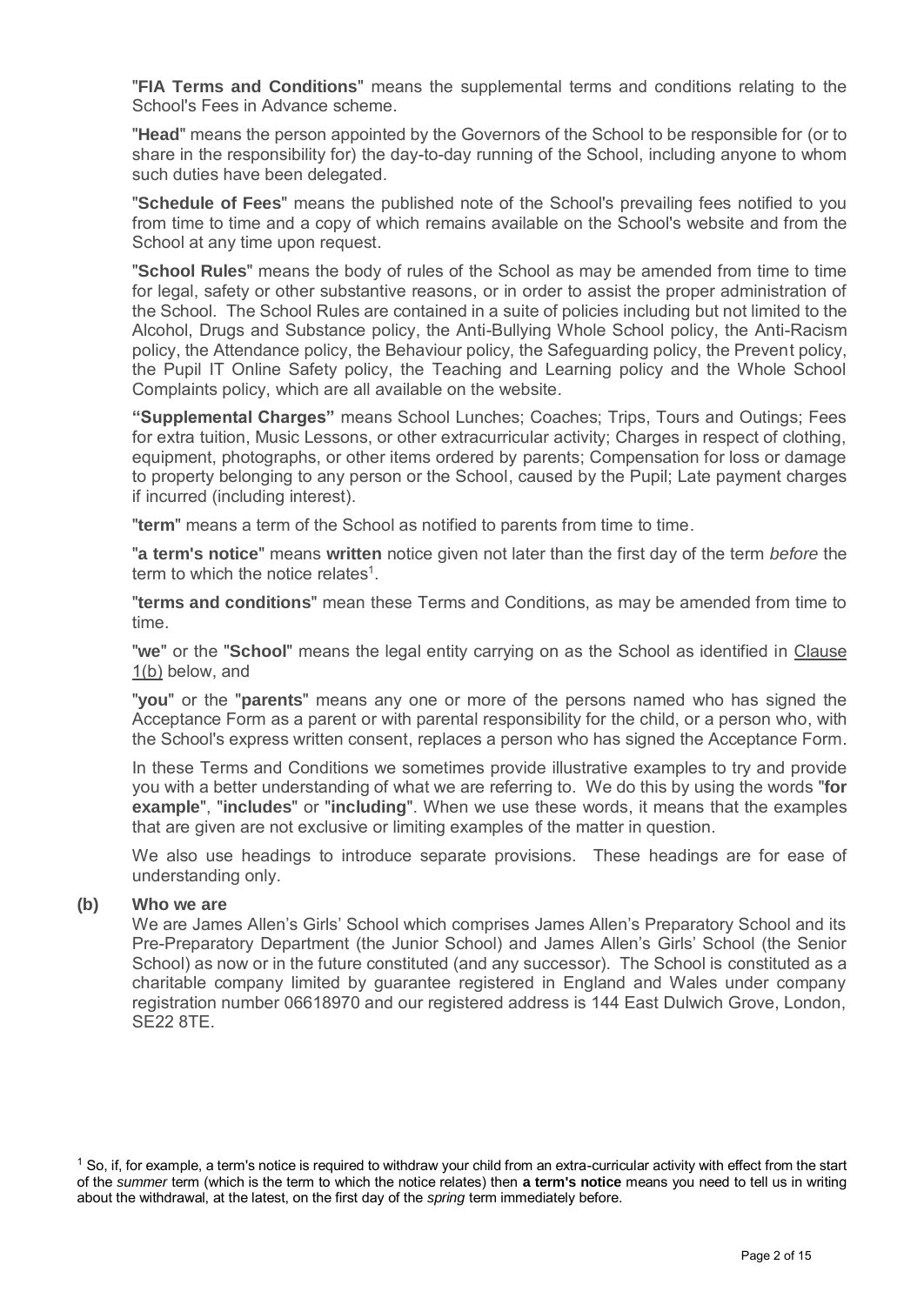# **(c) Our contract with you**

The **Acceptance Form**, the **Schedule of Fees**, the **School Rules** , the **FIA Terms and Conditions** and these **Terms and Conditions** (as in each case may be varied from time to time) form the terms of an agreement (the "**contract**") between you and the School. It is not intended that the terms of this contract shall be enforceable by your child or by any other third party.

# **2. Registration, Acceptance and Deposit**

### **(a) Registration and Admission**

Applicants will be considered as candidates for admission and entry to the School when the Registration Form has been completed and returned to us with the required identification documents and the non-returnable Registration Fee paid. Admission will be subject to the availability of a place and the pupil and parents satisfying the admission requirements at the time. "Admission" occurs when parents accept the offer of a place. "Entry" is the date when a pupil attends the School for the first time under this contract.

## **(b) How you accept our offer of a place**

An offer of a place for your child at the School is accepted by your submitting of the completed Acceptance Form and us receiving payment of the deposit in cleared funds. The School reserves the right to withdraw the offer if fees remain unpaid at any previous school attended by the child.

## **(c) The non-refundable status of the deposit The deposit is not refundable if your child does not take up a place at the School**<sup>2</sup> .

## **(d) How we use the deposit**

A deposit ("Acceptance Deposit") as shown on the Schedule of Fees for the relevant year will be payable when parents accept the offer of a place. The Acceptance Deposit will be retained in the general funds of the School until the Pupil leaves and will be repaid by means of a credit without interest shortly after the pupil leaves the school, unless the Parent wishes to donate the Acceptance Deposit to the School's Bursary Fund.

#### **(e) Requirement for you to increase the deposit amount**

Where your child is an existing pupil at James Allen's Junior School and an offer of a place for your child to enter the Senior School is accepted, you shall pay a further sum equivalent to the difference between the deposit already paid and the deposit payable for the Senior School to accept the place.

#### **(f) Late payment**

Parents who have paid late or whose fees are overdue may also be required to pay an increased deposit against extras and other liability.

# **(g) Additional deposits**

Do not accrue interest and any surplus will be refunded on leaving subject to clause 2(d) above.

#### **(h) Direct Debit Mandate**

Except where neither parent, person with parental responsibility or such other person as the School has accepted is responsible for the payment of fees, lives in the United Kingdom or does not have an account with a bank or a building society with offices in the United Kingdom, the pupil may not join the School until the School has received a duly completed direct debit mandate.

 $2$  You should be aware that in the event of a late withdrawal it is very unlikely that the School would be able to find a replacement who is able to start at the beginning of the academic year.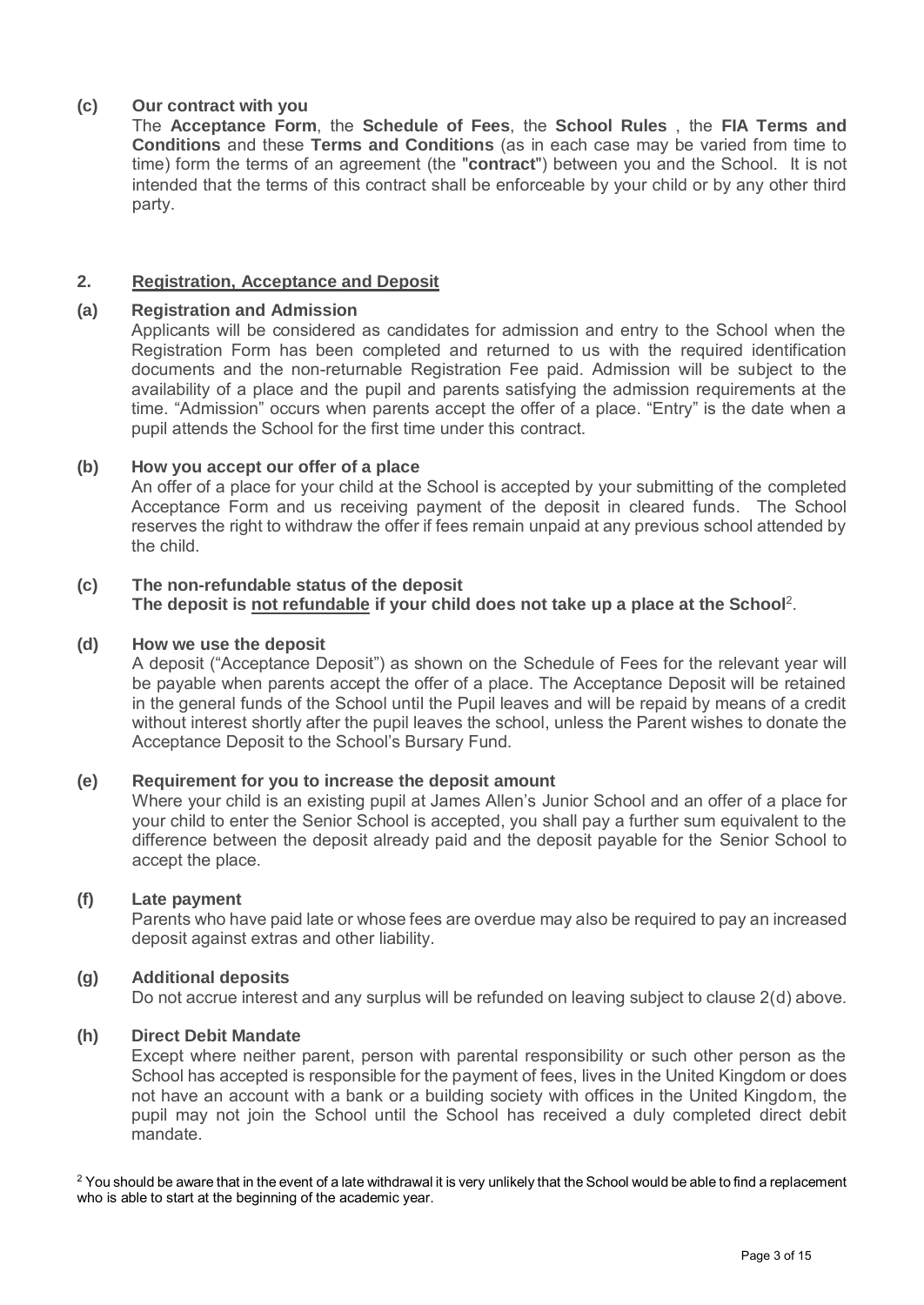# **3. Withdrawing your Acceptance of a Place before your child joins the School**

#### **(a) The period of notice we require**

**If you wish to withdraw your acceptance of a place BEFORE your child starts at the School you must give us written notice before the first day of the term immediately preceding the term in which your child was due to start.** This means that if, for example, your child is due to start at the School in September at the start of an academic year then you would need to tell us in writing that you wish to withdraw your acceptance of a place before the first day of the preceding summer term.

#### **(b) If we receive that period of notice**

**If you provide the period of notice specified in clause 3 (a), you will lose the deposit but no further fees will be payable by you.** For deferred 13+ entry the deposit remains fully refundable up until 20 months preceding the date of entry.

#### **(c) If we do not receive the period of notice specified in clause 3 (a***)*

**If you do not provide us with notice before the first day of the term immediately preceding the term in which your child was due to start (or if no notice is provided at all) a term's fees will be payable by you and will become due and owing to the School as a debt. The term's fees will be charged at the rate applicable for the term immediately preceding the term when your child was due to start. The School will credit the deposit you have paid (without interest) to the payment of the term's fees you will owe us. Where applicable, such fees will be reduced to take account of any bursary awarded to you.**

## **4. School Fees, Supplemental Charges and Payment**

## **(a) What the fees include**

The fees include all the costs incurred, by the School, in the usual course of the education of your child, including the provision of any necessary educational materials, which are included in the fees unless otherwise notified to you by the School at any time (either in the Schedule of Fees or otherwise).

#### **(b) What the fees do not include: supplemental charges**

We refer to any items charged to you that are supplemental to the fees (that is, items that are payable by you to the School in addition to the fees) as **supplemental charges**. By way of example, any extra-curricular activities (such as private music lessons, trips and visits) which you agree in advance your child may participate in will be supplemental to items met by the fees reasonably incurred by a child or the School on behalf of the child, and charged for accordingly. In addition, all public examination charges shall be charged as supplemental to the fees. Additional charges incurred by the School in providing for the special educational needs of your child may also be charged as supplemental to the fees.

#### **(c) (i) Who is responsible for ensuring payment.**

**Each of you who has signed the Acceptance Form is liable jointly and severally and must ensure that all of the fees and supplemental charges due are paid to the School. This is because our contract applies to both of you together and each of you on your own.** Each of you remains liable to the School for all of the fees and supplemental charges due UNLESS AND UNTIL the School has expressly agreed in writing with each of you to look exclusively to any other person for payment of the fees and / or any supplemental charges. Each person who signs the Acceptance Form has an individual responsibility to ensure that, between them, the fees and supplemental charges owing to the School are paid. In practice this means that if fees or supplemental charges have not been paid to the School, then in order to recover the outstanding payments, the School can seek payment of the full amount outstanding from either parent or persons with parental responsibility.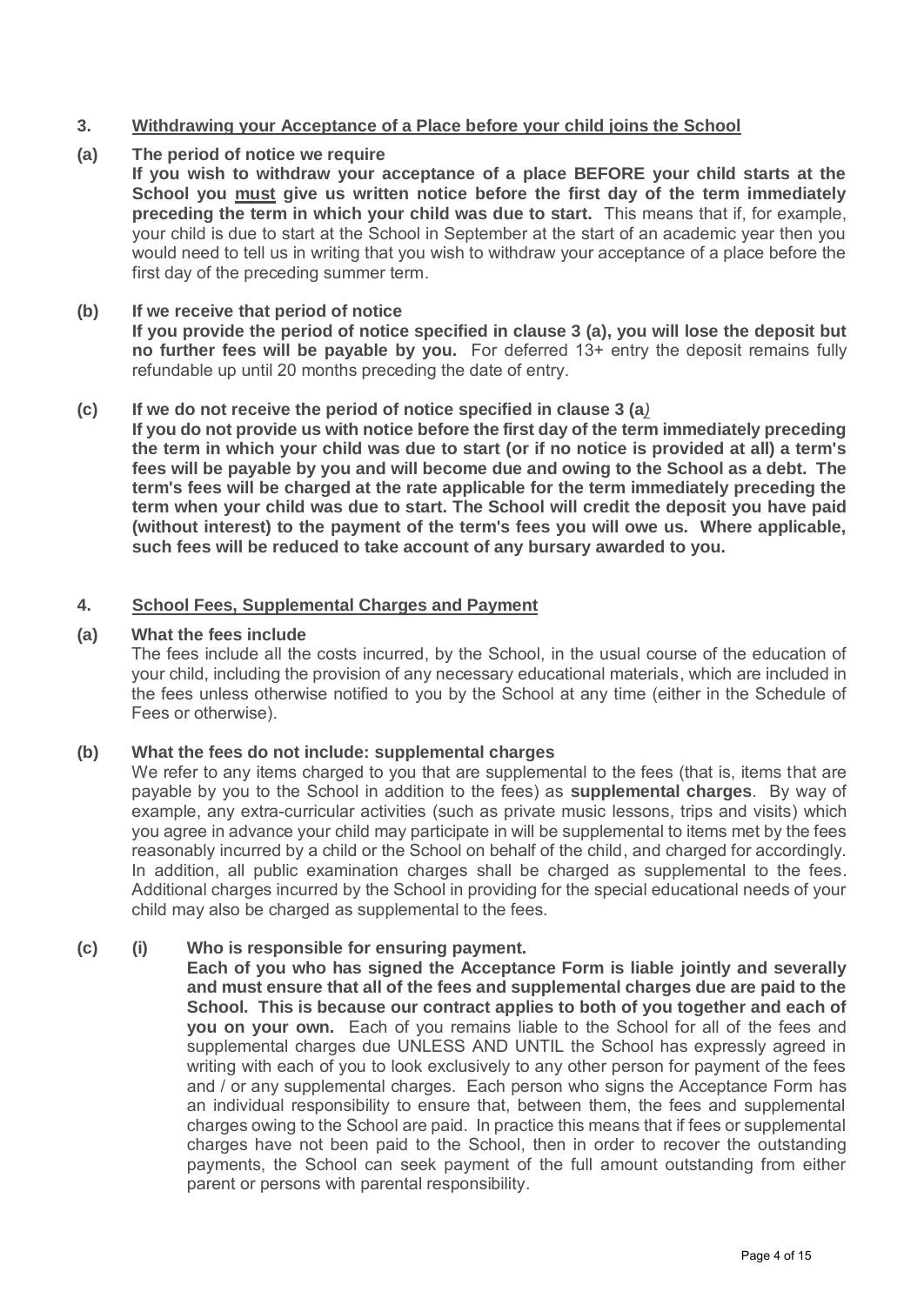**(ii) How one person can remove themselves from their payment responsibility** A person who has signed the Acceptance Form may withdraw from this contract with the School by submitting a term's notice but that person **must** obtain the prior written consent of both the School and the other person who has signed the Acceptance Form.

## **(iii) How bursary or scholarship awards are treated**

If your child has been awarded a scholarship or bursary, your responsibility will be to pay the amount of fees due after taking account that award. **An award may be withdrawn in accordance with (or by reference to) the terms upon which such award is made and / or if, in the opinion of the Head, your child's attendance, progress and / or behaviour no longer merits the continuation of the award. Any such withdrawal of an award will not operate so as to increase the fees due in respect of a term which has already commenced.** Where it appears likely to the Head that an award may be withdrawn from your child, you will be notified in advance. If within fourteen (14) days following the withdrawal of a scholarship or bursary your child is withdrawn from the School, no fees in lieu of notice will be payable by you. This will give you enough time to decide whether you want to continue to educate your child at the School. In the event that you decide that your child should remain at the School, you will be responsible for payment of our Fees from the point the scholarship or bursary is withdrawn.

## **(d) How the fees are charged and payment requirements**

**Each term's fees are charged separately and the fees payable in respect of each term fall due for payment by you on or before the first day of that term**. Each term's fees will be included in an invoice sent to you (or such other person(s) the School may have agreed separately shall pay the fees under Clause 4(c)(i) above). **Fees must be paid by direct debit unless neither parent live in the United Kingdom or has an account with a bank or building society with offices in the United Kingdom, in which case fees can be paid by bank transfer.** Payment in cash or by cheque is not acceptable. **We may not allow your child to attend the School if you do not pay on time.**

# **(e) Payment of supplemental charges**

All supplemental charges for each term (and for other unpaid supplemental charges that were agreed during the previous term) will be included in the School's fee invoice. **All such supplemental charges must be paid in full by direct debit on or before the first day of the then forthcoming term**. **We may not allow your child to attend the School if you do not pay on time**. Where there is dispute regarding any supplemental charges the remainder of the bill must be settled on or before the first day of the then forthcoming term.

#### **(f) (i) Non-payment of fees: refusal to attend school**

**We may refuse to allow your child to attend the School or refuse to provide references while fees remain unpaid or there is a persistent failure by you to pay the fees on time.**

**(ii) Non-payment of supplemental charges: refusal to participate in the relevant activity**

**We may refuse to allow your child to participate in the relevant extra-curricular activity, or sit the relevant public examination(s), while the applicable supplemental charge for that activity remains unpaid**.

### **(iii) We can charge interest if you pay late**

If you do not make any payment to the School by the due date for payment (see Clauses 4(d) and 4(e) above) we will charge a 1% of fees owed administration fee, in addition to interest on the overdue amount at the rate of 3% a year above the base rate from time to time of the School's bank. Unless we tell you otherwise in writing, this interest will accrue on a daily basis from the due date until the date of actual payment of the overdue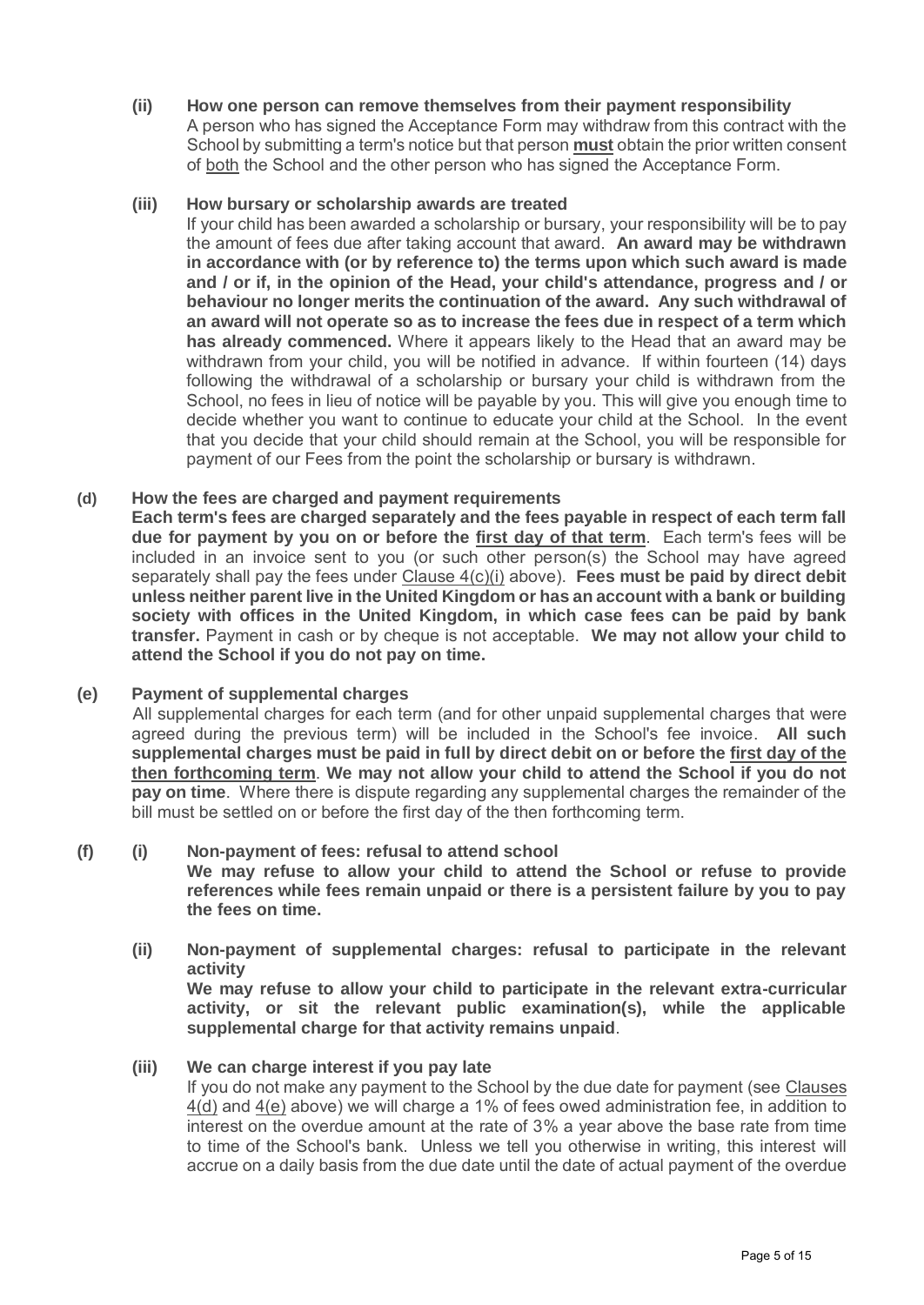amount, whether before or after we obtain a court judgment against you. **You must pay the School the interest together with the overdue amount**.

# **(iv) We can recover our costs for recovering late or non-payments**

You will be responsible for paying the costs we incur in recovering, or attempting to recover, any unpaid fees or supplemental charges from you (including reasonable legal costs, being costs that would be allowable by the courts if judgment was granted in the School's favour).

# **(v) References**

We may be asked by other schools or educational establishments to provide a reference which may ask us to comment on any outstanding payments that you owe to the School. We may provide information about any outstanding payments where the purpose is to ensure that the reference we provide is true, accurate, fair and does not give a misleading impression, and where we consider the provision of information to be fair and lawful.

# **(vi) Late payment charges**

We will add an administration fee of 1% of the balance of fees not paid by the first day of term. This charge will be applied to any unpaid balance of fees (including fees that the parents have agreed to pay via instalments). This charge is in addition to any interest that we may charge (see Clause 4(f) (iii) above).

## **(g) Our ability to increase the fees**

**We will review our fees during the course of your child's education (usually annually) and may increase them. Notice of an increase in the fees will be sent to you before the end of the penultimate term before the increase is to take effect. This will allow you time to consider the increase and, if you wish to withdraw your child from the School before the proposed increase is set to take effect, then you will have sufficient time to provide the required term's notice of withdrawal to the School under Clause 5(a) below.**

#### **(h) Fees and supplemental charges will not be reduced due to your child's absence** Fees and any agreed supplemental charges will not normally be reduced or refunded as a result of absence due to illness or otherwise. If your child takes study leave at home before or during public examinations, or stays at home following those examinations, no reduction of fees will be made in respect of such periods spent at home.

**(i) How fees are discharged under our 'Fees In Advance' scheme, and your continued responsibility to pay any outstanding or additional amounts still owed to the School** Where you and the School have entered into an agreement incorporating the FIA Terms and Conditions (i.e., where you have made a capital payment in respect of all or part of the fees due under this contract), the School will administer such capital sum to meet the fees pursuant to the FIA Terms and Conditions **provided that** you meet the difference between the amount per term applied by the School under the FIA Terms and Conditions and the total fees and supplemental charges due in respect of your child each term under this contract. For the avoidance of doubt, the School will provide a termly statement of account in respect of the fees and supplemental charges and the difference shall be payable in accordance with the terms of this contract.

### **5. Notice Requirements**

# **(a) Notice to withdraw your child from the School**

**If you wish to withdraw your child from the School (other than at the normal leaving date in Year 13), you must either give us a clear term's notice to that effect or pay to the School a term's fees in lieu of notice, at such rate as would have been charged for the final term of provision if a term's notice had been given.** This means that if, for example, you wish to withdraw your child with effect from the start of the autumn term (i.e., at the start of an academic year) then you would need to tell us in writing that you wish to withdraw your child on or before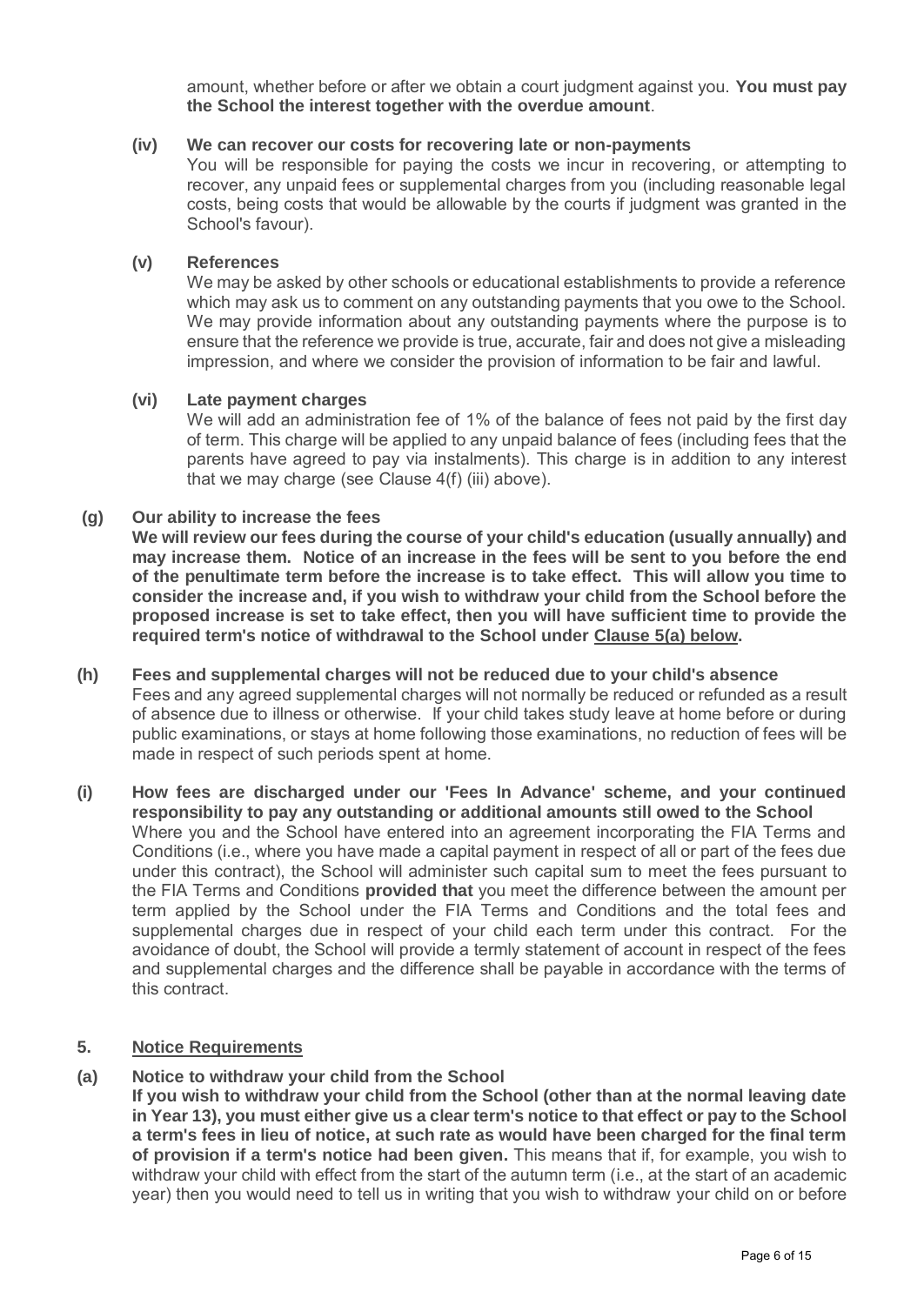the first day of the proceeding summer term (i.e., the final term of the preceding academic year). For pupils in Year 11 then this notice period is increased to 2 terms' notice. So, for those students being withdrawn at the end of Year 11, notice must be received by the first day of the spring term of Year 11.

# **(b) When the relevant amount in lieu of notice must be paid**

In cases under (a) above, the appropriate sum in lieu of notice will become payable by you to us as a debt on the first day of the term which would have been the final term of provision, if a term's notice had been given (or on the first day of the penultimate term of provision where two terms' notice is required).

# **(c) Notice to withdraw your child from participating in an activity covered by a supplemental charge**

If you wish to withdraw your child from an activity charged for as supplemental, you must either give a term's notice to that effect or pay to the School as a debt a term's charges for the activity in which your child has ceased to participate.

**(d) Withdrawal part-way through a term does not reduce the amount you owe to the School The School's affairs are organised on a termly basis and it is not possible for you to reduce the amount of fees or supplemental charges due, or to obtain a refund of fees or supplemental charges, by withdrawing your child or by your child's ceasing to participate in an activity part-way through a term**.

# **6. School Rules**

# **(a) Compliance with the School Rules**

It is a condition of remaining at the School that you and your child comply with the School Rules, regulations and customs in relation to the organisation, management and discipline of the School as promulgated from time to time. In addition, you promise to ensure that your child attends School punctually and that your child conforms to any rules of appearance, dress and behaviour as we may issue (if not already included within the Behaviour Policy and or such other policies containing our School's rules). You and your child will accept the authority of the Head at all times.

# **(b) We may undertake drugs testing of your child**

The School may undertake drugs testing of pupils in accordance with its Alcohol, Drugs and Substances policy**,** such policy having been adopted with the aim of safeguarding the health and safety of all pupils.

#### **(c) Monitoring your child's email communications, internet use, and use of social media**

The School may, subject to applicable data protection legislation, monitor your child's email communication, internet use, and use of social media.We may do this for various reasons, including ensuring compliance with the School's rules or where it is appropriate for the School to do so (or indeed necessary) in connection with the School's safeguarding, legal and / or other duties and responsibilities, or other legitimate purposes and / or good practice requirements.

#### **7. Suspension, Exclusion and Required Removal**

**(a) The Head's discretion to suspend or permanently exclude your child from the School** The Head may in their discretion suspend or, in serious or persistent cases, exclude your child from the School if the Head considers that your child's conduct or behaviour (including behaviour or conduct outside school, in or out of term time) is unsatisfactory and the suspension or exclusion is in the School's best interests or those of your child or others in the School.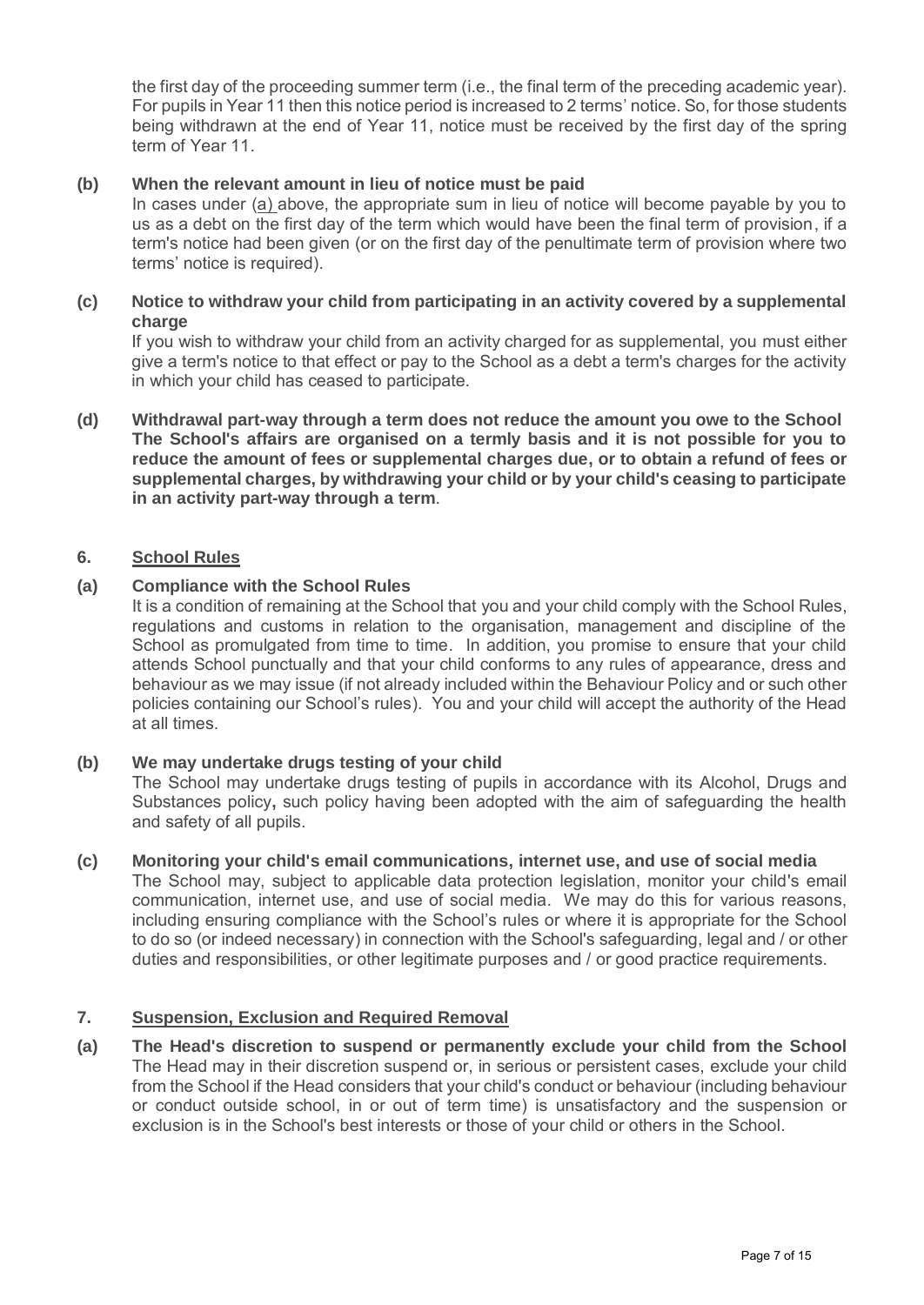## **(b) Where you can find examples of offences punishable by suspension or permanent exclusion.**

The School's rules set out examples of offences likely to be punishable by suspension or permanent exclusion. These examples are not exhaustive and the Head may decide that suspension or permanent exclusion for a lesser offence is justified where there has been previous misconduct. All aspects of your child's record at the School may be considered.

### **(c) The Head's discretion to require you to remove your child from the School.**

Instead of *permanent exclusion* or suspension, the Head may, in their sole discretion, require you to remove your child from the School if the Head considers that:

- (i) **Your** behaviour or conduct (or the behaviour or conduct of one of you): is unreasonable or vexatious; and / or adversely affects (or is likely to adversely affect) your child's or other children's progress at the School, or the wellbeing of School staff; and / or brings (or is likely to bring) the School into disrepute; and / or is not in accordance with your obligations under this contract and/or where we have cancelled this contract under Clause 14 below;
- (ii) your child's attendance or progress is unsatisfactory and, in the reasonable opinion of the Head, the removal is in the School's best interests and / or those of your child or other children;
- (iii) school fees remain unpaid.

# **(d) What happens if your child is suspended, permanently excluded or removed from the School**

- (i) If your child is permanently excluded or you are required to remove your child from the School, fees in lieu of notice will **not** be payable and any fees and / or supplemental charges that have been prepaid for or relating to any term after the permanent exclusion / required removal will be refunded.
- (ii) Should the Head exercise their right under either Clause  $7(a)$  or Clause  $7(c)$  above you will not be entitled to any refund or remission of fees or supplemental charges due (whether paid or payable) in or relating to the term in which your child is excluded or suspended and (save in the case of suspension) the deposit will be forfeited, meaning that the School will retain the deposit. If you are required to remove your child from the School as a result of the Head exercising their discretion under Clause 7(c)(ii) then the deposit will be credited in the usual way (see Clause 2(d)).

# **(e) Impact of exclusion or required removal on this contract**

Provided you have paid the School's final invoice, this contract will terminate with immediate effect if your child is excluded or if you are required to remove your child from the School.

# **(f) Your right to have disciplinary matters or decisions reviewed**

You are entitled to have any serious disciplinary matters or decisions taken by the School and / or Head under this Clause 7 reviewed. Any such review shall be governed by the Whole School Complaints Policy. The School is not required under any circumstances, unless pursuant to the order of a court, to divulge any confidential information or the identities of pupils or others who have given information which has led to an exclusion / removal.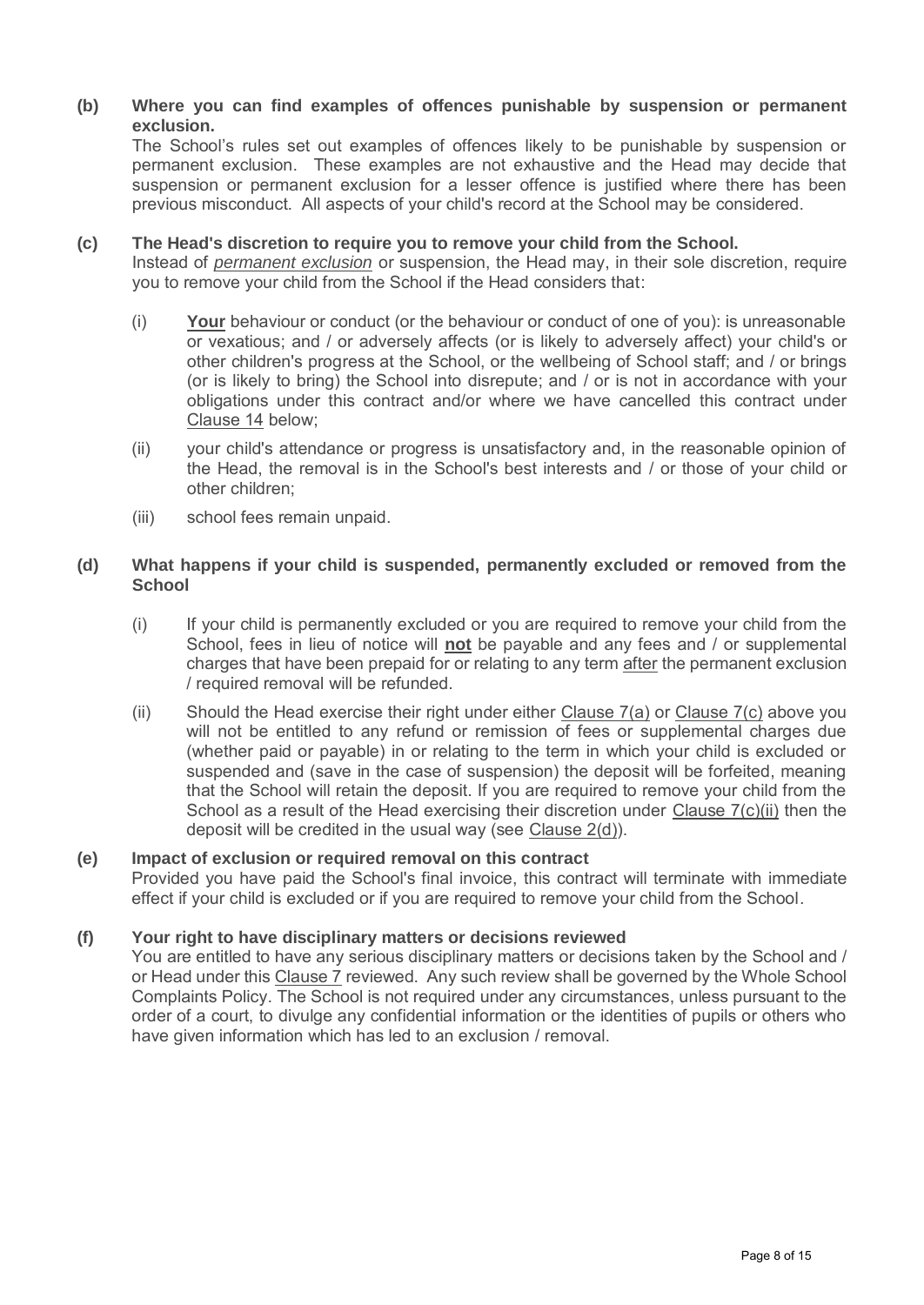# **8. The School's Obligations**

# **(a) The period of your child's schooling**

Subject to these Terms and Conditions, the School will accept your child as a pupil of the School from the time of joining the School until the end of their schooling. However, the School shall not be obliged to permit your child to enter the Junior School, Senior School or Sixth Form unless satisfied that it is appropriate to do so, having regard to their academic attainments, any relevant references, a completed Acceptance Form and all other relevant circumstances. The School may decide whether your child may join the Sixth Form after the results of GCSE or equivalent examinations are known, and may make entry to the Sixth Form conditional upon the results of such examinations.

# **(b) The scope of our duty to exercise reasonable skill and care for your child's education and welfare**

While your child remains a pupil of the School, we will exercise reasonable skill and care in respect of their education and welfare. This obligation will apply during school hours and at other times when your child is permitted to be on School premises or is participating in activities organised by the School. **We cannot accept any responsibility for the welfare of your child while off the School premises unless they are taking part in a school activity or otherwise under the supervision of a member of School staff**.

## **(c) Consent to participation in contact sports and similar activities**

Unless you notify us in writing to the contrary, you consent to your child participating, under supervision, in contact sports and in other normal sports and activities which may entail some risk of physical injury.

## **(d) What happens if your child needs urgent medical attention**

If your child requires urgent medical attention while under the School's care, we will, if practicable, try to obtain your prior consent. **However, if it is not practicable to contact you we will make the decision on your behalf if, for example, consent is required for urgent treatment recommended by a doctor or other medical practitioner (including anaesthetic, an operation, or blood transfusion (unless you have previously notified us in writing that you object to blood transfusions))**.

#### **(e) Our right to make changes at the School**

Our school policies, prospectus and website describe the broad principles on which the School is presently run. However, from time to time it may be necessary to make changes to any aspects of the School, including the curriculum or the manner of providing education for your child (including by providing such education remotely (whilst your child remains at home, for example, where the School is required to close the School premises)).

#### **(f) We will give you notice of significant changes**

We will give you notice of any changes that we regard as significant to your child's education prior to the end of the penultimate term before the change is to take effect. This will allow you time to consider the proposed change and, if you wish to withdraw your child from the School before the proposed change is set to take effect, then you have sufficient time to provide the required term's notice of withdrawal to the School under Clause 5(a) above.

#### **(g) Monitoring your child's progress at the School**

We will monitor your child's progress at the School and produce regular written reports. **We will advise you if we have any concern about your child's progress but we do not undertake to diagnose dyslexia or other learning difficulties.** The School will do all that is reasonable in the case of each pupil to detect and deal appropriately with a learning difficulty which amounts to a "special educational need". However, we are not a specialist special educational needs school and our staff are not qualified to make a diagnosis of dyslexia, or other learning difficulties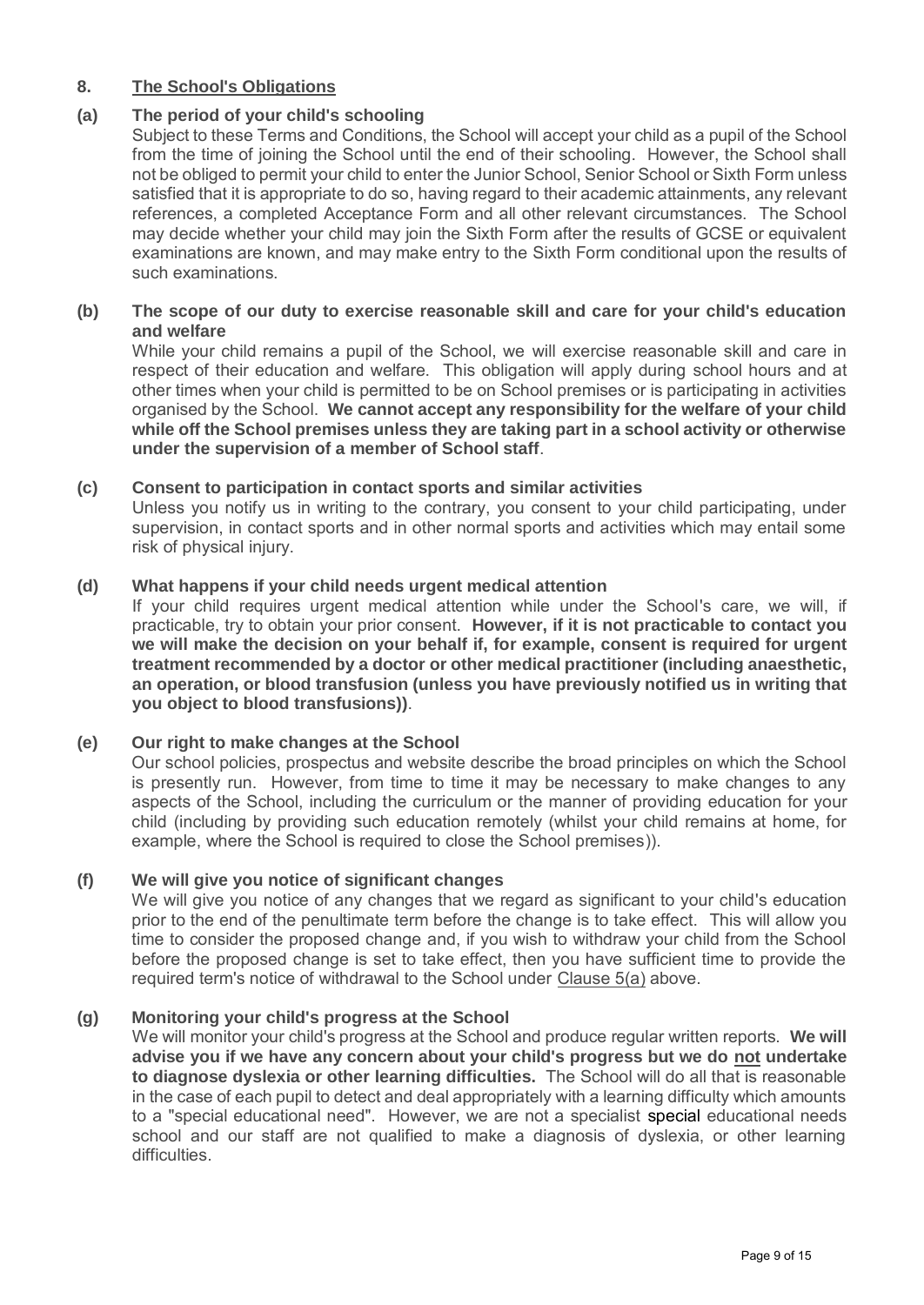# **(h) Religious observance**

Religious observance at the School will be conducted in accordance with the School's rules.

# **9. The Parents' Obligations**

## **(a) We require your co-operation**

In order to fulfil our obligations under this contract and to maintain a constructive and good faith relationship with you, we, the Head and School staff, need your co-operation, in particular, by you fulfilling your own obligations under this contract.

## **(b) Examples of the co-operation and assistance we require**

You must co-operate with the School and School staff in good faith, including by:

- (i) maintaining a courteous and constructive relationship with School staff (including where the School is exercising its rights and performing its obligations under this contract);
- (iii) encouraging your child in their studies, and giving appropriate support at home;
- (iii) keeping the School up-to-date and informed of matters which affect or may affect your child (including circumstances which arise at any time that affect or may affect your ability to pay the fees and supplemental charges for your child);
- (iv) ensuring that all details or other information notified or otherwise disclosed to the School about you and / or your child are accurate, truthful and not misleading and that relevant details and information (or changes to it) are not withheld;
- (v) providing cooperation and assistance to the School so that your child can participate in, and benefit from, the School's provision of education (including where the School may wish / need to provide such education remotely); and
- (vi) attending meetings and keeping in touch with the School where your child's interests so require.

## **(c) You must notify us of your child's health / medical conditions or special educational needs**

**It is a condition of your child's joining and remaining at the School that you complete and submit to the School a medical questionnaire in respect of your child**. You must inform the School of any health or medical condition, special educational need(s), disability or allergy that your child has or subsequently develops, whether long-term or short-term, including any infections. You must also provide us with, whether upon further request by the School or otherwise, any reports or other materials relevant to any of the same.

#### **(d) Circumstances where we may require you to keep your child away from School**

If the School so requires, due to a health risk either presented by your child to others or presented to your child by others or by reason of a virus, pandemic, epidemic or other health risk, you undertake to keep your child at home and not permit them to return to the School until such time as the health risk has passed. Where it is considered appropriate in such circumstances, we will try to continue providing education to your child remotely during such period (including, for example, by sending you / your child work assignments electronically or by post).

#### **(e) You must notify us of any special arrangements needed for your child**

You must inform the School of any situations where special arrangements may be needed for your child, including for their education or welfare. You must inform the School immediately in writing if, at any time prior to or during your child's time at the School, a court order is put in place, or an undertaking is given to a court in respect of (or relating to) your child's attendance at the School (including its premises) and / or the School's provision of education to your child. These would include any court order, or an undertaking given to a court which may deal with or impact upon in any way: (i) your child's living and / or contact arrangements; (ii) your child's education, welfare and / or upbringing; and / or (iii) the payment of fees and / or supplemental charges. In any such circumstances, you must (whether upon request or otherwise) promptly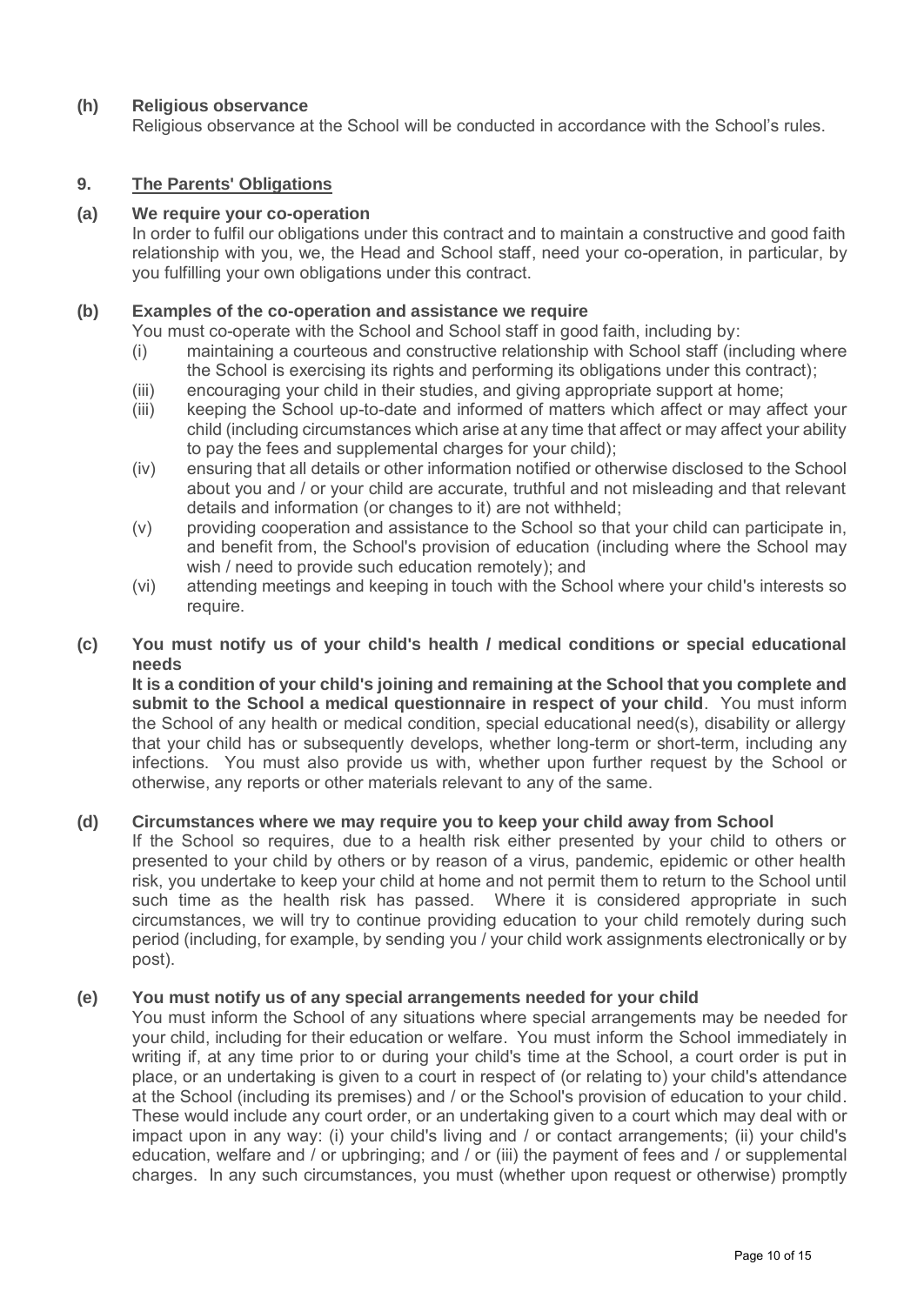provide the School with copies of the relevant court order(s) or undertaking(s) (or the relevant parts of them).

- **(f) You must notify us of any court orders that relate to, or that may impact upon, the provision of education to your child; and provide us with copies of them**
- **(g) We require you to nominate a 'responsible adult' for us to contact in your absence It is a condition of your child's joining and remaining at the School that you complete and submit to the School a parental absence form for your child**. Amongst other things this form will nominate a 'responsible adult' for your child who will be delegated the authority by you to make decisions relating to your child if the School is not able to contact you.

## **(h) We are entitled to expect that parents have consulted with each other regarding decisions relating to your child**

You (and each of you as the holders of parental responsibility for your child) acknowledge and agree that, prior to and during your child's time at the School, the School is entitled to assume that you have consulted with each other so far as decisions regarding your child are concerned. Accordingly, except under Clause 9(i) below, you (and each of you) accept that the School is entitled to treat:

- (i) Any instruction, authority, request or prohibition received from one of you as having been given on behalf of both of you; and
- (ii) any communication from the School to one of you as having been given to both of you.
- **(i) We are entitled to require that notices of withdrawal must be signed by both parents A notice of withdrawal of your child served under this contract (i.e., under any of Clauses 3(a), 4(c)(ii) 5(a) or 5(c) must be in writing and signed by each of you as the holders of parental responsibility for your child (and the School shall be entitled not to accept such notice unless and until all holders of parental responsibility for the child have signed such notice).**

#### **(j) Parents must notify us if they will be absent for a period of time**

If at any time during your child's time at the School you (or either of you) will not be in the United Kingdom at any time or will otherwise be absent from your main residential address for a period of longer than three (3) consecutive school days then you must inform the School immediately in writing and provide the details required by the School as a result, including the name and contact details of a 'responsible adult' for the period of your absence.

#### **(k) Raising concerns with the School and making formal complaints**

If you have cause for concern as to a matter of safety, care, discipline or progress of your child, you must inform the School without undue delay. Complaints should be made in accordance with the complaints procedure as set out in the Whole School Complaints Policy. A copy of the most up-to-date version of the Whole School Complaints Policy is on the School's website and is otherwise available from the School at any time, upon request.

## **10. Insurance**

#### **Your responsibility to make your own insurance arrangements**

You must make your own insurance arrangements if you require cover for your child or their property while at School or on the way to or from School or for the payment of fees due to absence of your child or closure of the School premises. Your child is included in an obligatory personal accident insurance scheme, the charge for which is included in the fees.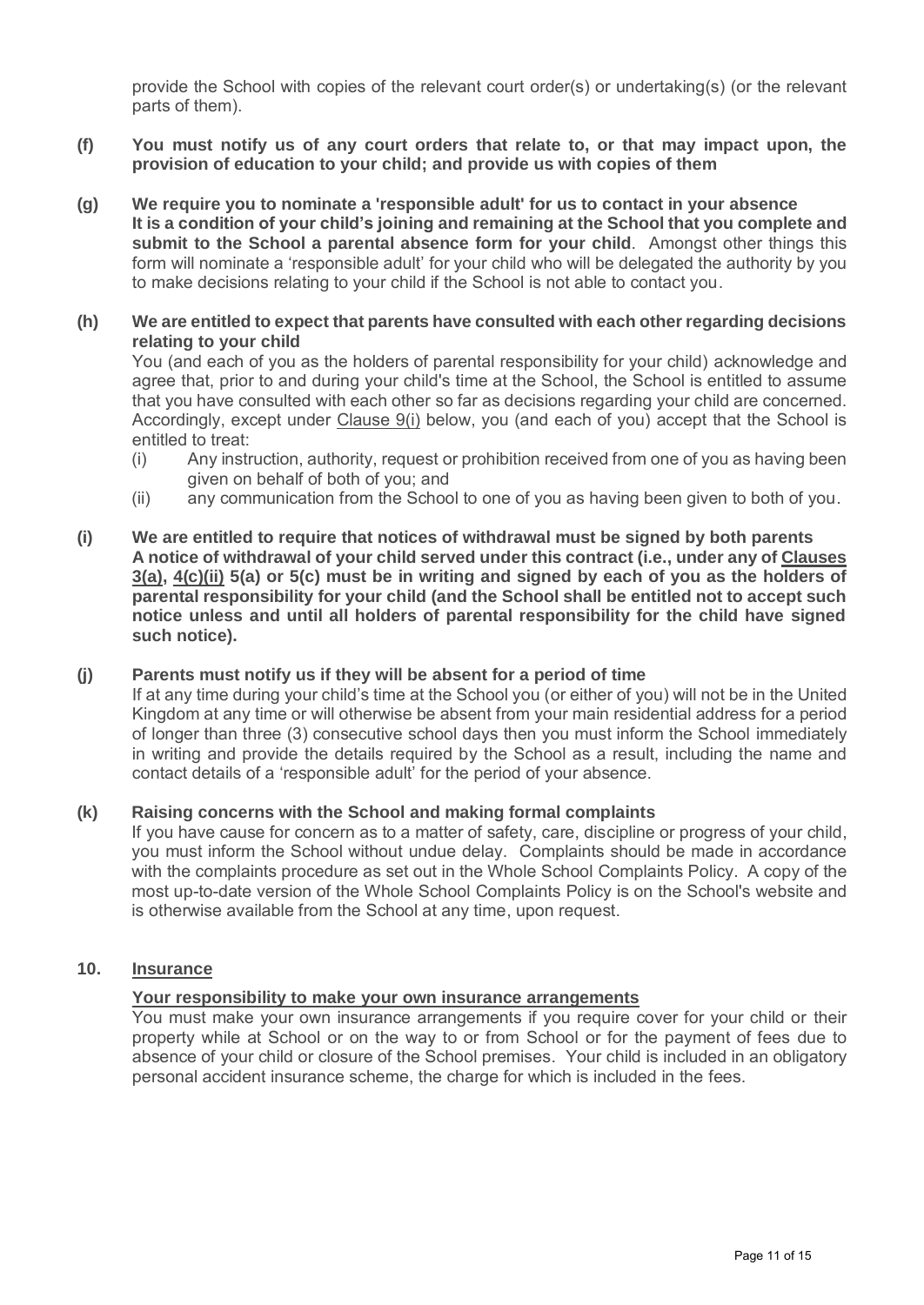# **11. How we may use Personal Information: References, Confidentiality and Data Protection**

# **(a) We may provide a reference for your child**

We may supply information and a reference in respect of your child to any educational institution which you propose your child may attend. Any reference supplied by us will be confidential. We will take care to ensure that all information that is supplied relating to your child is accurate and any opinion given on their ability, aptitude for certain courses and character is fair. However, we cannot be responsible for any loss you or your child is alleged to have suffered resulting from opinions reasonably given, or correct statements of fact contained, in any reference or report given by us.

## **(b) We will need to use information relating to your child, and to you, for certain purposes connected with the running of the School**

A copy of our Privacy Notice may be found on our website and provides further information about what we do with personal data.

## **(c) You are required to update us of changes to information held, or in circumstances relating to, you and / or your child.**

You must:<br>(i)

- Confirm (or update, if necessary), when requested, such information (and / or documentation) about (or relating to) you and / or your child that is held by the School; and
- (ii) inform the School of any change to you or your child's circumstances (including, where applicable, in connection with your child's entitlement to enter, reside and / or study in the United Kingdom), or to information about (or relating to) you or your child that has previously been notified to the School, including relevant contact details.

## **(d) We will send information (e.g. school reports) about your child to both of you as a matter of course**

You agree that those persons who have parental responsibility for your child are entitled to receive certain information about your child from the School (including school reports, correspondence and other materials relating to their progress, development and / or education generally). The School shall therefore disclose such information as a matter of routine to such persons UNLESS the School is restricted from doing so by a court order (or similar direction) or by any other legal requirement or obligation (for example, under data protection legislation (as amended or superseded)).

# **(e) Data Protection Law**

The School will process personal data about you and your child in accordance with data protection law, including the Data Protection Act 2018 (as it is amended or superseded) and other related legislation. We will also process such personal data:

- (i) in accordance with our Privacy Notice
- (ii) in order to comply with any court order, request from or referral to an appropriate authority, or legal, regulatory or good practice requirement; and
- (iii) to perform our obligations under this contract, and where otherwise reasonably necessary for the school's purposes

# **12. Intellectual Property Rights**

# **Recognising these rights**

We shall recognise any intellectual property rights created, generated or owned by or vested in your child.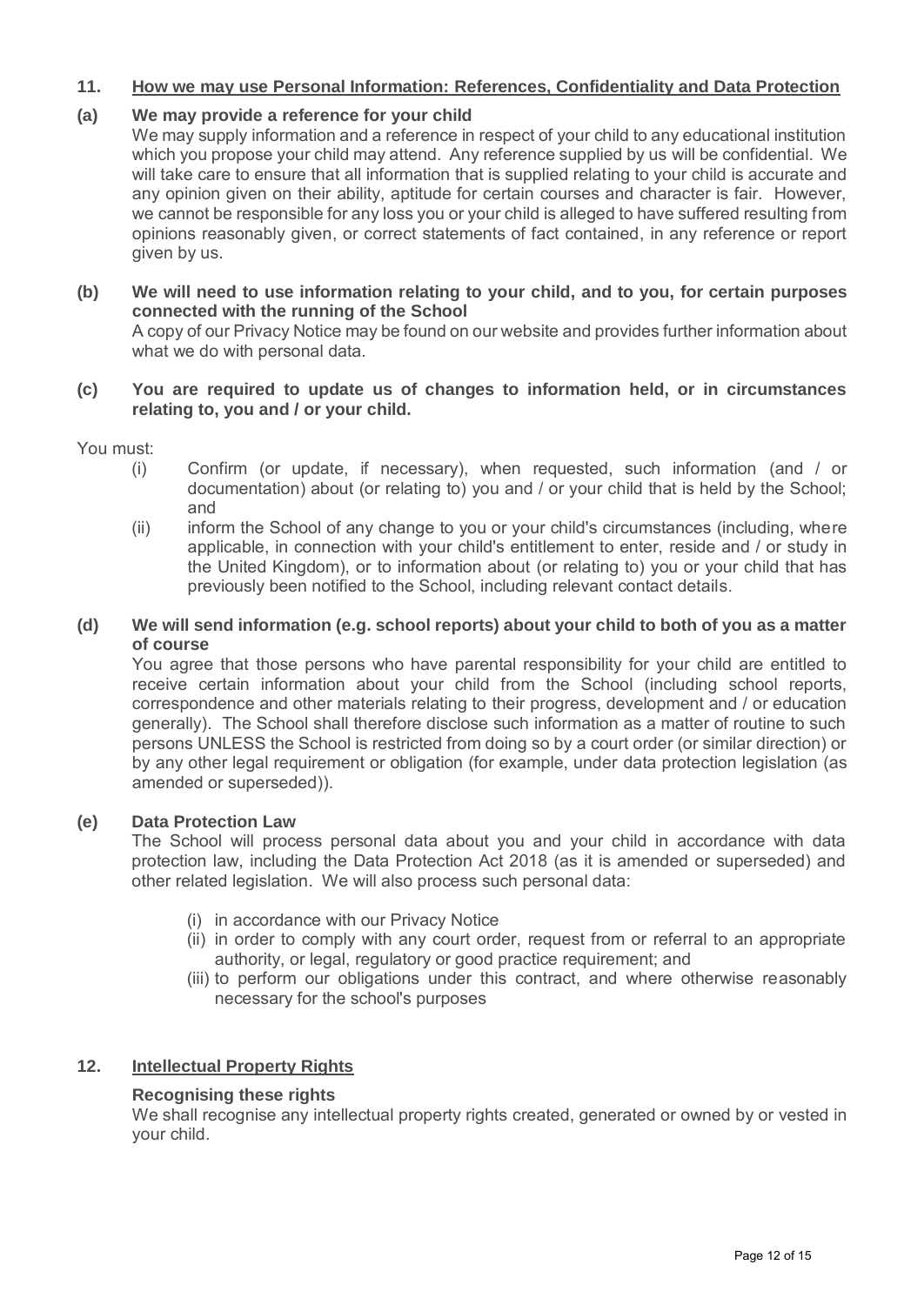# **13. Changes in Ownership**

# **The circumstances in which we may transfer this contract to someone else**

For the purposes of constitutional changes to the School (including changes to the legal entity that owns and runs the School) or an amalgamation of the School with another, we may transfer the undertaking of the School to another person or organisation. We will notify you if we plan to do this and we will ensure that the transfer will not affect your rights under this contract. We may transfer our rights and obligations under this contract in connection with any such transfer and / or amalgamation.

# **14. Ending this Contract**

## **(a) Our rights to end the contract**

The School may end this contract at any time by notice in writing to you, without any obligation to return any deposit or fees paid to you, if:

- (i) You do not make a payment to us when it is due and you still do not make payment within fourteen (14) days of us reminding you that such payment is due;
- (ii) you (or either of you) make a serious misrepresentation of facts or circumstances to us, or you (or either of you) withhold important information from us, about you and / or your child that is relevant to the provision of education by the School to your child (such as misrepresenting at any point in time (and whether by act, omission or withholding of information on your part) that you and / or your child is legally entitled to enter, reside and / or study in the United Kingdom when in fact you / your child is not);
- (iii) you fail or refuse to complete and submit to the School a medical questionnaire in respect of your child and / or you fail or refuse to complete and submit a parental absence form;
- (iv) you (or either of you);
	- (a) are unable, following our request, to demonstrate that you will be able to pay the fees and supplemental charges due under this contract;
	- (b) are otherwise unable to pay your debts as they fall due;
	- (c) are the subject of a bankruptcy petition or order; or
	- (d) you enter into an individual voluntary arrangement; or
- (v) you otherwise do not comply with (I.e. you breach) your obligations under this contract such that we have a legal right to end the contract because of something you have done wrong or, in the Head's reasonable discretion, the School is not able to provide, or is compromised in providing, the educational services it needs to in satisfaction of its obligations under this contract.

#### **(b) Your rights to end the contract**

You may end this contract at any time by notice in writing to the School if:

- (i) you have a legal right to end the contract because of something we have done wrong; or
- (ii) the School becomes insolvent or goes into liquidation or receivership or administrative receivership or is wound-up for any reason.

#### **(c) When this contract will end if not terminated early**

For the avoidance of doubt and without us having to provide you with notice, this contract shall end on the settlement of the School's final invoice or the end of the relevant phase of your child's schooling (i.e. Junior or Senior School as the case may be), whichever is later. This may be at the end of Year 11 if your child does not meet any requirements imposed under Clause 8(a) for entry to the Sixth Form.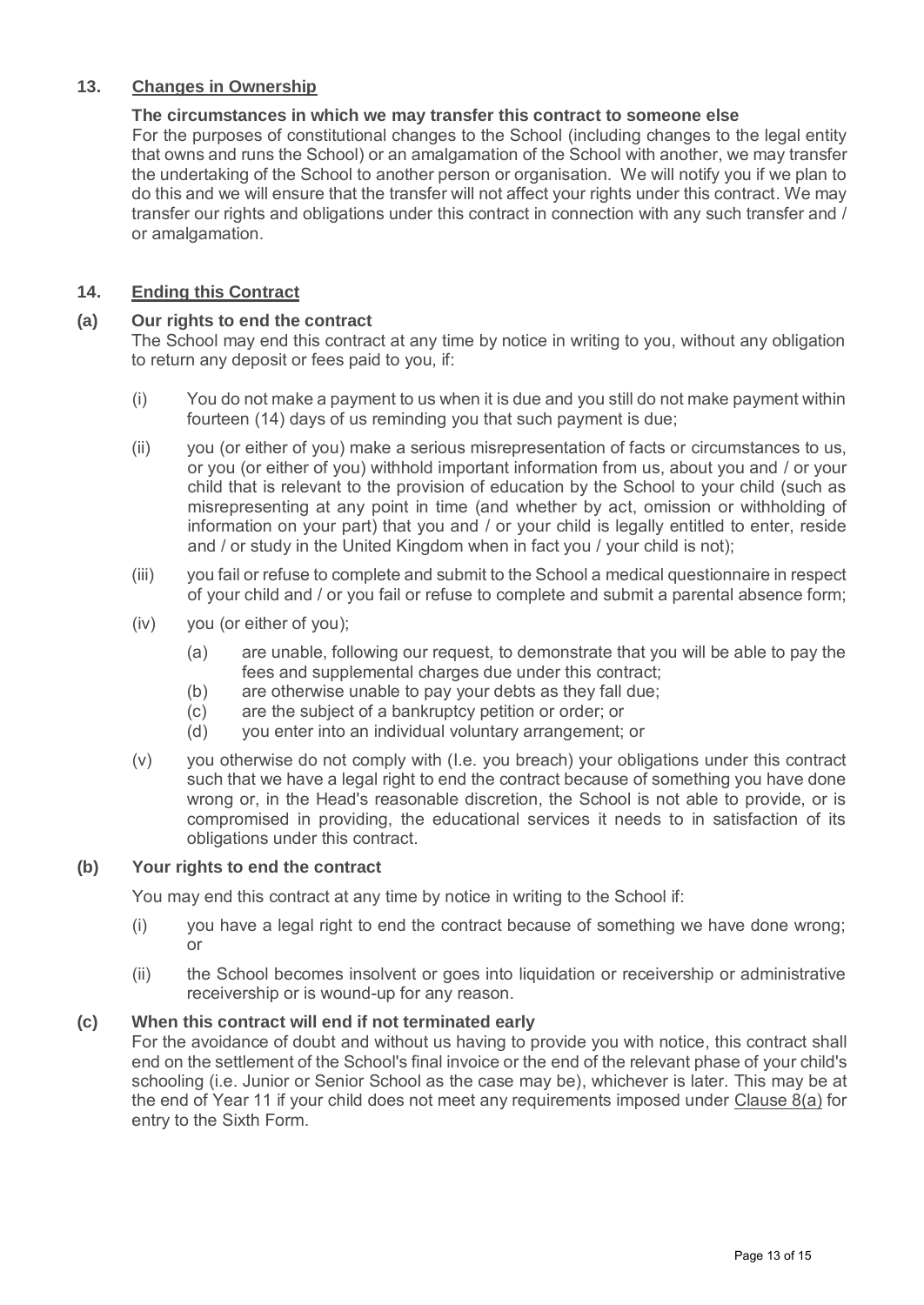# **(d) Ending the contract will not affect any accrued rights**

Once this contract ends, it will not affect any legal rights or obligations that either you or we have that may already have arisen. After this contract ends, you and we will keep any rights we have under general law.

# **15. Events outside of our, or your, control**

## **(a) What we mean by an "event outside of our / your control"**

We mean any event beyond either your or our reasonable control including, by way of example and for the avoidance of doubt, acts of God, war, riot, civil commotion, compliance with any law or governmental order, rule, regulation or direction (including that of a local authority), accident, fire, flood, storm, pandemic or epidemic of any disease, terrorist attack, chemical or biological contamination. In the remainder of this Clause 15 we shall refer to these as an "**event**".

## **(b) What happens if we are affected by an event outside of** *our* **control**

If an event beyond our control arises which prevents or delays the School's performance of any of its obligations under this contract, the School shall give you notice in writing specifying the nature and extent of the circumstances giving rise to the event. Provided that the School has acted reasonably and prudently to prevent and / or minimise the effect of the event, the School will not be responsible for not performing those of our obligations which are prevented or delayed by, and during the continuance of, the event. To the extent it is reasonably practicable in the circumstances the School shall try during the continuance of the event to continue to provide educational services (including by providing appropriate educational services remotely).

## **(c) Events lasting more than 6 months**

If the School is prevented from performing all of its obligations as a result of an event for a continuous period of more than six (6) months, the School shall notify you of the steps it plans to take to ensure performance of the contract after such period and you shall then, following receipt of such notice, be entitled to end this contract on written notice to the School and without giving a term's notice or paying fees in lieu of notice.

#### **(d) What happens if your child is affected by an event outside of** *your* **control**

Subject to Clause 4(h), if your child is unable to attend (or is likely not to be able to attend) the School, due to reasons caused by an event, you shall give the School notice in writing of such circumstances and the following provisions shall apply:

- (i) in consultation and cooperation with the School, you shall do everything you reasonably can to minimise the impact of the event in order to continue to perform your obligations under this contract in any way that is reasonably practicable in the circumstances; and resume the performance of the obligations as soon as reasonably possible;
- (ii) in circumstances where, following the efforts made and steps taken under (i) above, your child is not able to participate and benefit from any level of provision of education by the School then you shall not be responsible for failing to perform your obligations (including the obligation to pay fees, pro-rated accordingly) during the continuance of the event; and
- (iv) if the event continues to prevent your child from attending the School or being able to participate and benefit from any level of provision of education by the School for more than six (6) months you shall discuss with the School a solution by which this contract may be performed and, following such discussions, you shall be entitled to cancel the contract on written notice to the School and without giving a term's notice or paying a term's fees in lieu of notice.